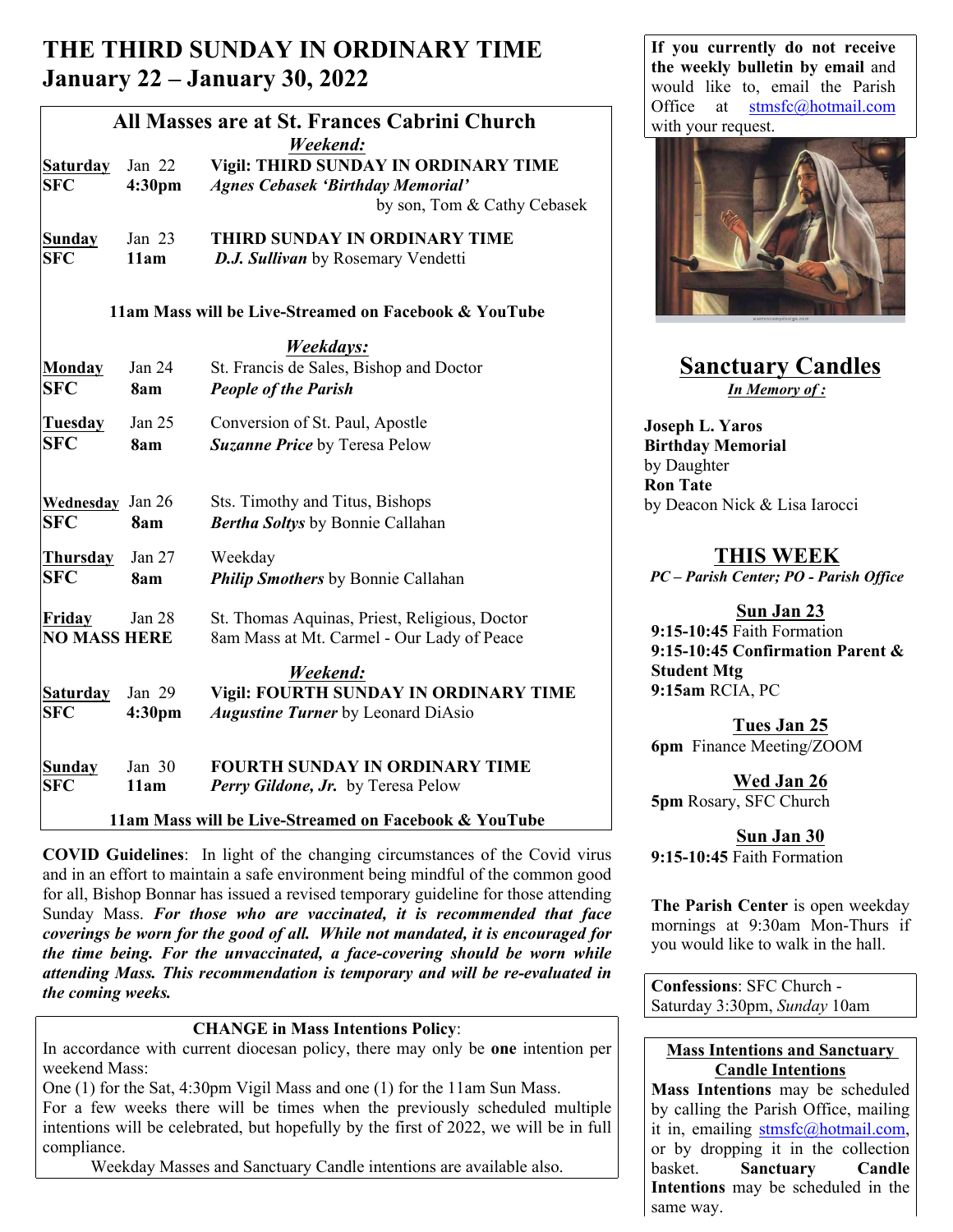### **Time, Talent & Treasure** *Faithful Stewards: Supporting our Parish Mission*

Stewardship: "Go, eat rich foods and drink sweet drinks, and allot portions to those who had nothing prepared…" (Nehemiah 8:10)

Ezra's instructions to the people show us that God does not forbid us from enjoying the good things in life. He wants us to be happy! However, God expects us to be grateful for all that He has given us and to generously share our blessings with those who are in need. Now here's the hard part – to share all we have without expecting anything in return.

#### **Parish Sacrificial Giving**

**Sunday** \$6,461.09 95 Envelopes 9 On-Line

*Thank you for your continued generosity!*

**Thank you to those parishioners** who have taken the time to respond to our *Stewardship Campaign: Faithful Stewards….Supporting Our Parish Mission.* We've had just over 10% participation so far.

If you have not had the chance to respond yet, you are invited now to prayerfully consider how you may share your *Time, Talent and Treasure* with the Parish. There are Stewardship Tri-folds in the pews if you do not have the one mailed to you. *We'll continue accepting responses through the end of January.* 

**For a Year-End Statement of your 2021 Contributions**  to the Parish, please call or email the Parish Office. Statements are not automatically sent.

**The Church Overseas Combined Collection** for ministries around the globe is this weekend. These ministries of the *Catholic Relief Services (CRS), Holy Father/Peter's Pence, the Church in Central and Eastern Europe and the Church in Latin America* assist the Church in serving people who are hungry, refugees, victims of natural disasters, and development projects. Please give generously to this collection which combines four collections in one.

**Vocations** "You are the body of Christ and individually members of it." Are you being called to strengthen His body through a vocation to the priesthood, diaconate or the consecrated life? Call Father Scott Kopp at 330-744-8451 or email: skopp@youngstowndiocese.org

Catholic Charities created the **Warm Hearts for Warm Homes** campaign (formerly Keep the Kids Warm) in 2008 in response to the economic recession impacting many local families. Unfortunately, the need for this annual campaign still exists 14 years later to provide utility assistance during the cold winter months to families with children, working poor adults and older adults on fixed incomes. FMI go to www.ccdoy.org *You may donate online or mail checks to*: Catholic Charities, 144 West Wood St., Youngstown, OH 44503. Thank you for your generosity.

*Our Featured Advertiser this week is:*

#### **NASSIEF FORD \* TOYOTA \* HYUNDAI \* HONDA**

*Thank you for your support of our weekly bulletin!*

Corpus Christi Parish is hosting a **Virtual (Zoom) Lenten Renewal Study** beginning at 6pm, Tues, March 1 and will continue every Tues during Lent. See the insert for more details.

**Finance Council** meets via Zoom at 6pm on Tues, Jan 25. **Pastoral Planning Council** meets 6pm, Tues, Feb. 1 at the Parish Center.

#### *Any interested parishioners are invited to attend either of these meetings.*

Call the Parish Office if you plan to attend in case you may need a Zoom invite.

### *NEWS FROM FAITH FORMATION*

#### **Faith Formation, Family Days and Sacramental Meetings**

Faith Formation begins this Sunday, January 23. Please keep our catechists, students and families in your prayers as we begin the second half of the year.

Please note that if we need to cancel classes or meetings for any reason, a message will be sent through the REMIND App.

To sign up all you have to do is text this message: @mrnperk to this number:81010

January  $23 \sim$  Faith Formation classes resume **Confirmation Parent and Student Meeting** January  $30 \sim$  Faith Formation classes

**February 5 ~ First Reconciliation for the second grade students - 10am in the church** February  $6 \sim$  Faith Formation classes February  $13 \sim$  Faith Formation classes February  $20 \sim$  Faith Formation classes **February 27 ~ Family Day Breakfast**

#### **News from St. John:**

Progressive Raffle - Saint John School is holding a yearlong progressive raffle to benefit Athletics. A winning number will be drawn the first Tuesday of every month